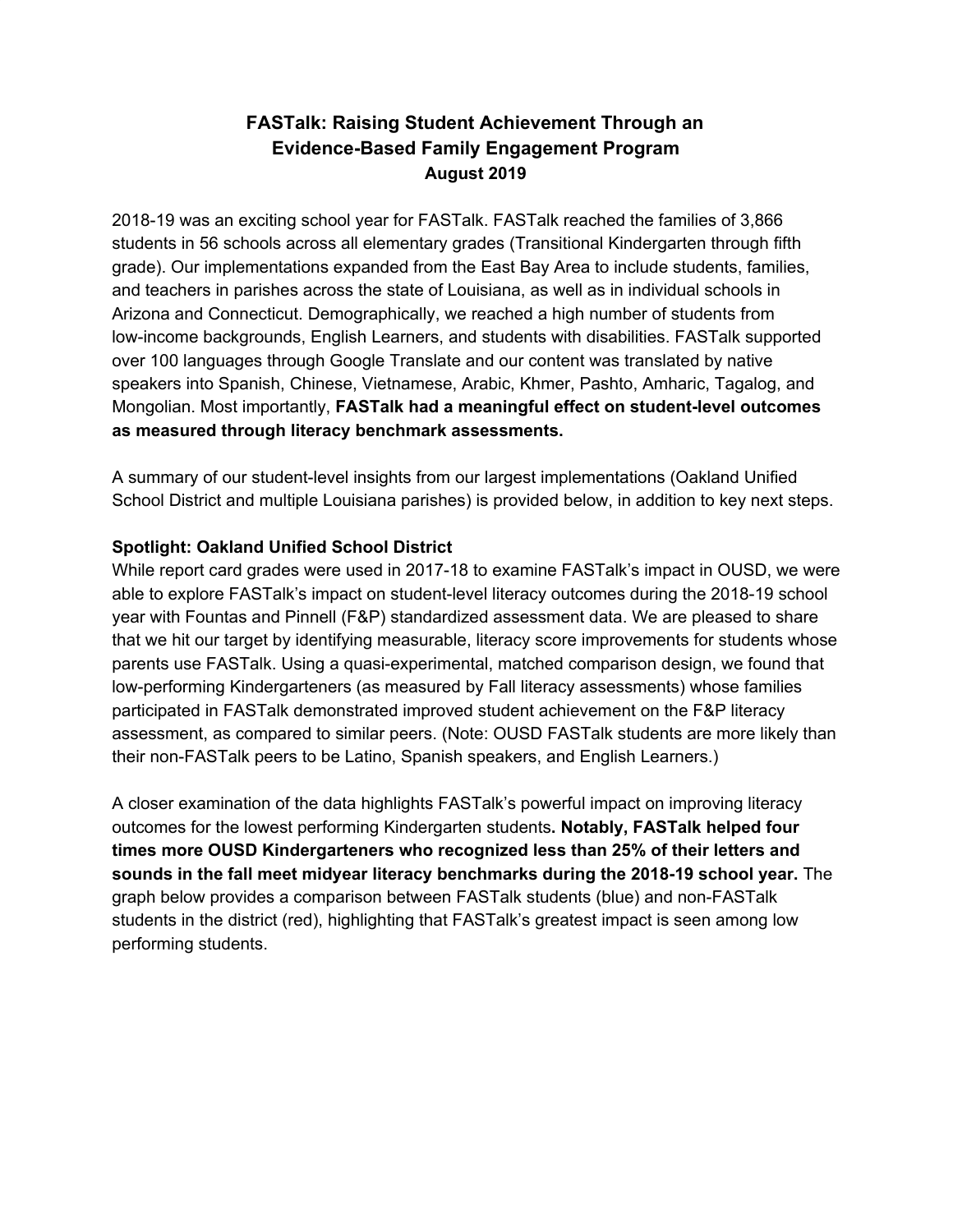

## MIDYEAR - FASTalk vs. All Non-FASTalk Students

|              | Number of students in each letter names category |         |        |               |
|--------------|--------------------------------------------------|---------|--------|---------------|
|              | 25% or fewer                                     | l25-50% | 50-75% | More than 75% |
| IFASTalk     | 230                                              | 86      | 90     | 295           |
| lNon-FASTalk | 187                                              | 113     | 163    | 871           |

FASTalk's notable impact on lower performing students may be related to a number of factors. First, parents who have observed their children struggling academically may be especially interested in learning and applying new strategies for supporting their child's learning at home. Second, given the relationship between demographic risk factors (e.g., low SES, limited English proficiency) and low levels of student achievement, parents of lower performing students may be accessing a regular stream of learning-focused resources in their home language for the first time - making FASTalk messages more salient and engaging. To learn more about the contributing mechanisms, we will be examining FASTalk usage data to explore whether parents of struggling students were more engaged with FASTalk (as measured by the number of messages sent to their child's teacher).

Our analyses for the 2018-19 year also revealed that the F&P academic performance of low-performing Kindergarten students whose parents sent more than five messages to their